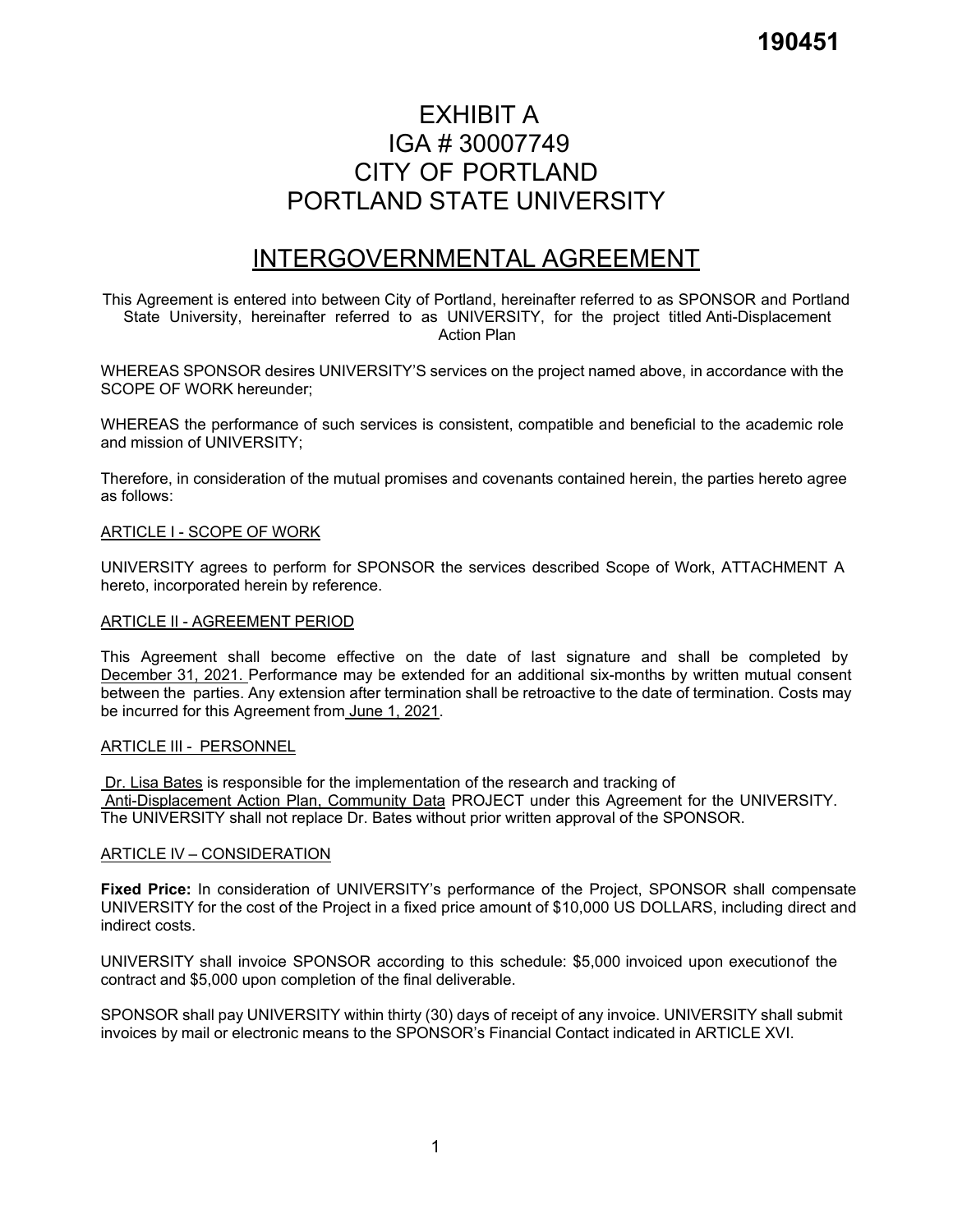Invoices for work accomplished under this Agreement shall be submitted, no more frequently than quarterly, to

KATHRYN HARTINGER City of Portland Bureau of Planning and Sustainability 1900 SW 4th Ave., Ste. 7100 Portland, OR 97201

SPONSOR certifies that sufficient funds are available and authorized to finance the costs of this Agreement. All payments to UNIVERSITY under this Agreement shall be made by check or wire transfer in accordance with the payment instructions provided with each invoice. For purposes of identification each wire or check payment must refer to the Project title, the Research Agreement number, and the name of the PI.

#### ARTICLE V - NOTICE

Any notice provided for under this Agreement shall be sufficient if in writing and delivered to the following addressee:

If to SPONSOR:

Kathryn Hartinger City of Portland Bureau of Planning and Sustainability 1900 SW 4th Ave., Ste. 7100 Portland, OR 97201 [Kathryn.Hartinger@portlandoregon.gov](mailto:Kathryn.Hartinger@portlandoregon.gov) 503-823-9714

If to UNIVERSITY:

Rachelle Richmond Assistant Directs of Grants and Agreements Administration Portland State University Sponsored Projects Administration PO Box 751 (SPA) Portland, OR 97207-0751 [awards@pdx.edu](mailto:awards@pdx.edu) 503-725-9900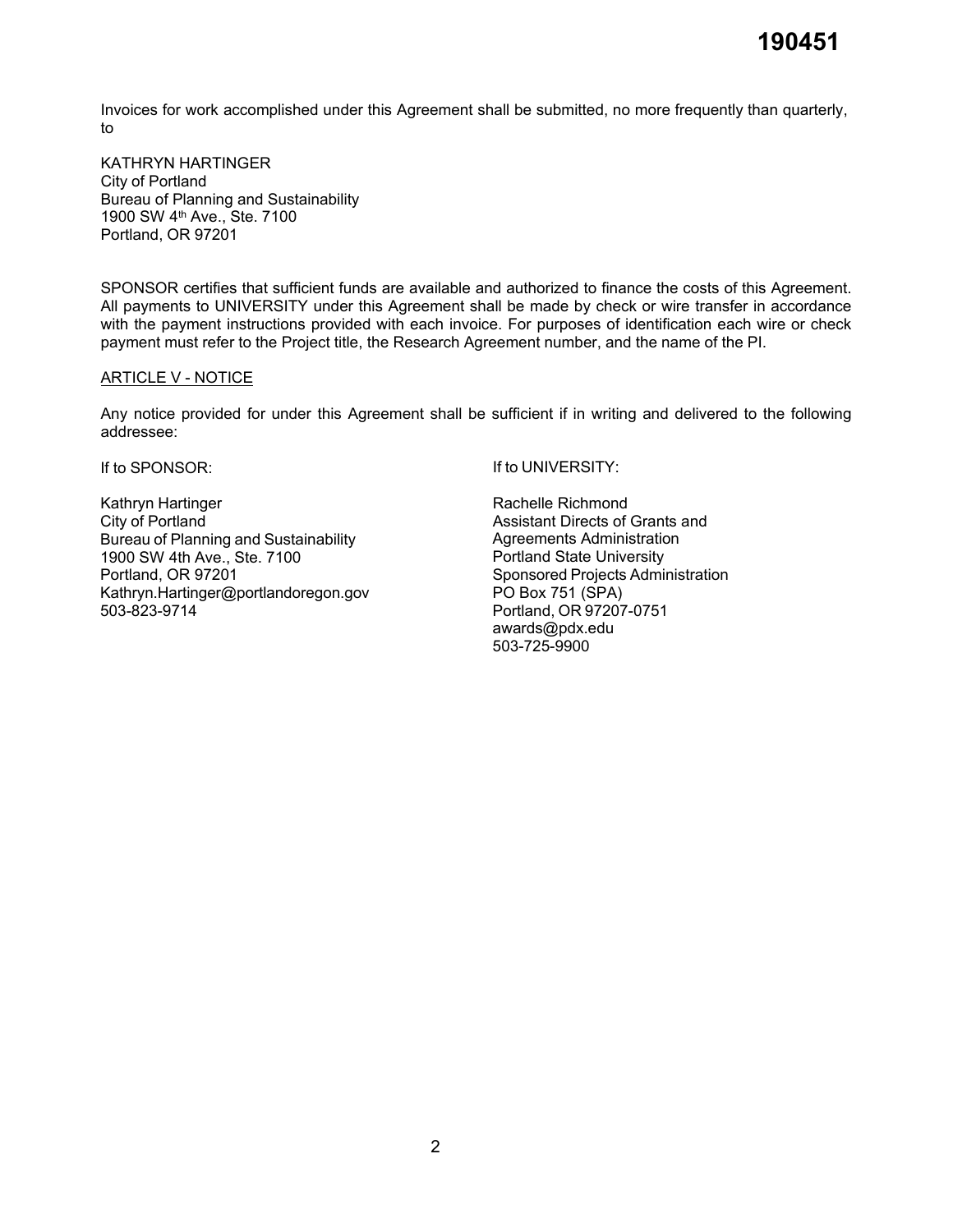# ARTICLE VI - PERFORMANCE / REPORTING REQUIREMENT

UNIVERSITY is responsible for the performance of work and will provide progress reports of findings, if any, as stated in ATTACHMENT A, SCOPE OF WORK.

UNIVERSITY and SPONSOR shall meet on monthly basis to ensure progress towards completion of said tasks and related efforts funded by other sources.

UNIVERSITY shall maintain fiscal records pertinent to this Agreement for at least three (3) years following completion of work under this Agreement. UNIVERSITY shall maintain all fiscal records relating to this Agreement in accordance with generally accepted accounting principles. In addition, UNIVERSITY shall maintain all other records pertinent to this Agreement in such a manner as to clearly document UNIVERSITY'S performance hereunder.

# ARTICLE VII - PUBLICATION BY UNIVERSITY

UNIVERSITY retains the right to publish or otherwise publicly disclose any results of the Project conducted by UNIVERSITY. At least thirty (30) days prior to submission for publication or disclosure, UNIVERSITY will submit a copy of any proposed manuscript or other disclosure relating to the Project SPONSOR.

SPONSOR may review such manuscript to identify patentable subject matter and any inadvertent disclosure of SPONSOR Confidential Information. Should SPONSOR identify patentable subject matter, SPONSOR may request that UNIVERSITY file and prosecute a patent application, and delay publication for period of time not to exceed an additional thirty (30) days if necessary to permit the preparation and filing of such patent application.

UNIVERSITY may use, reuse, and analyze the data developed by UNIVERSITY during the course of the Project for teaching or research purposes.

#### ARTICLE VIII - CONFIDENTIALITY

Subject to the limitations and conditions of the Oregon Public Records law, UNIVERSITY agrees to keep confidential any SPONSOR proprietary information that SPONSOR designates as such in writing and supplies to UNIVERSITY during the course research performed under this Agreement. Such information will not be included in any published material without prior approval by SPONSOR.

#### ARTICLE IX - INDEMNIFICATION

To the extent permitted by Oregon Law (ORS 30.260 through 30.300) and the Oregon Constitution, Article XI, Section 7, UNIVERSITY shall indemnify SPONSOR against any liability for damage to life or property arising from UNIVERSITY'S actions under this Agreement provided, however, UNIVERSITY shall not be required to indemnify SPONSOR for any such liability arising out of the wrongful or negligent acts of employees or agents of SPONSOR.

To the extent permitted by Oregon Law (ORS 30.260 through 30.300) and the Oregon Constitution, Article XI, Section 9, SPONSOR agrees to be responsible, assume liability and indemnify UNIVERSITY for SPONSOR'S own wrongful or negligent acts or omissions, or those of its officers, agents, employees or representatives provided, however, SPONSOR shall not be required to indemnify UNIVERSITY for any such liability arising out of the wrongful or negligent acts of employees or agents of UNIVERSITY.

#### ARTICLE X – CONTROLLING LAW AND VENUE

This Agreement shall be governed and construed in accordance with the laws of the State of Oregon. Any suit for enforcement shall occur, if in the state courts, in the Multnomah County Court having jurisdiction thereof, and if in the federal courts, in the United States District Court for the District of Oregon.

#### ARTICLE XI – ASSIGNMENT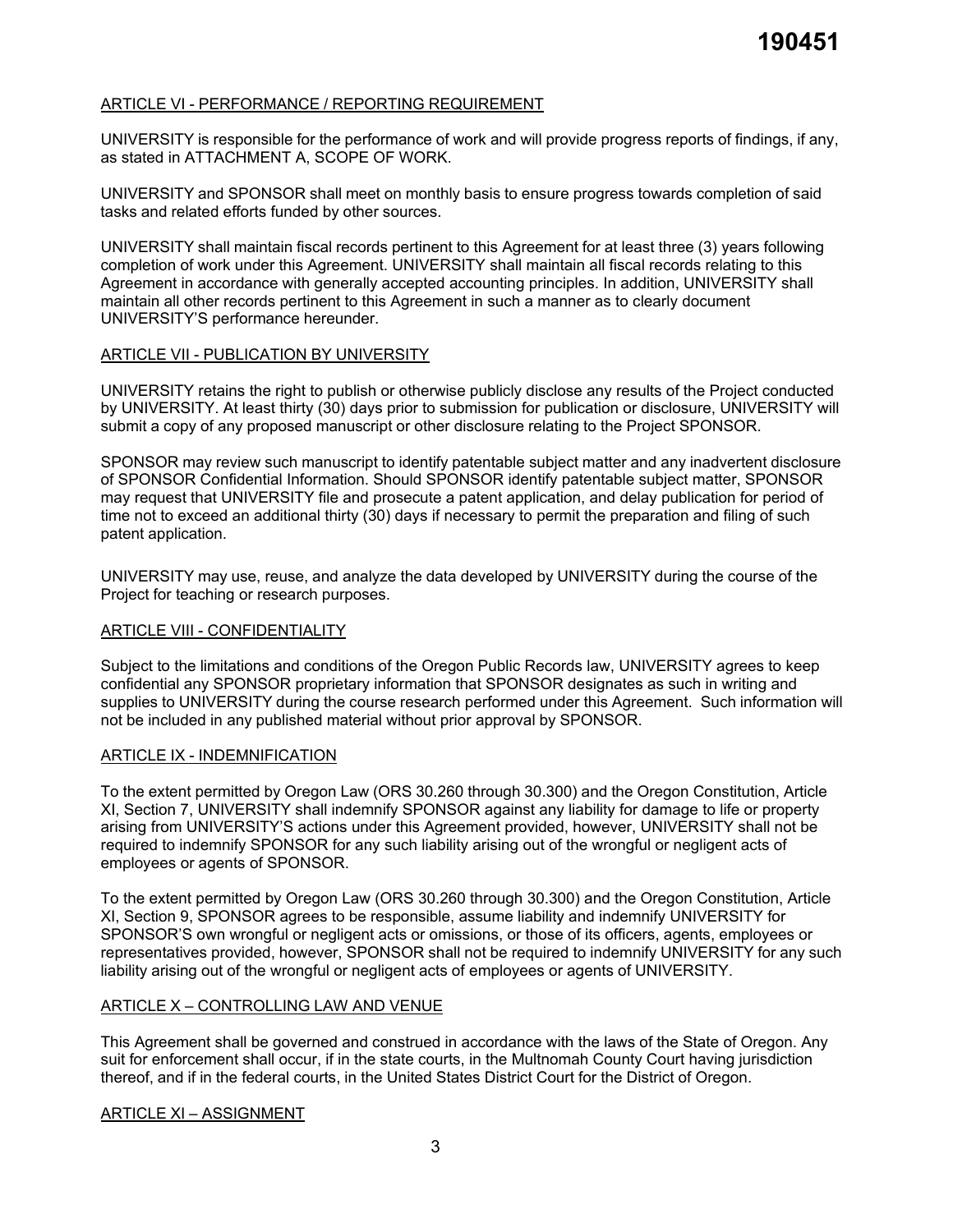Neither party shall assign or transfer any interest in this Agreement, nor assign any claims for money due or to become due during this Agreement, without the prior written approval of the other party.

#### ARTICLE XII – COPYRIGHT\*\*\*

UNIVERSITY shall own copyrights on materials produced by UNIVERSITY personnel in the performance of the Project. UNIVERSITY hereby grants SPONSOR, for government purposes only, a non-transferable, nonexclusive copyright license to make derivatives, copy, and distribute any reports and deliverables due to SPONSOR according to ATTACHMENT A, with the exception of any software source code. No rights to software source code shall be granted unless UNIVERSITY and SPONSOR agree to either an appropriate commercial license or to release the source code under an appropriate open source license. ARTICLE XIII - PATENTS AND INVENTIONS

All patentable inventions, discoveries, or improvements conceived or developed as a result of performing the Project by UNIVERSITY personnel ("University Inventions") shall be owned by UNIVERSITY in accordance with UNIVERSITY policy. All such patentable inventions made by SPONSOR personnel shall be owned by SPONSOR, and all such patentable inventions for which the inventors include both UNIVERSITY and SPONSOR personnel shall be jointly owned.

It is anticipated that there will be no University Inventions under this Agreement. However, in the event that any University Inventions are created, conceived or developed as a result of performing the Project by UNIVERSITY, UNIVERSITY shall promptly disclose any such University Inventions to SPONSOR.

In accordance with the consideration being paid by SPONSOR to UNIVERSITY, described in Article IV, UNIVERSITY shall provide to SPONSOR a non-transferable, non-exclusive, free license to any such University Invention for use by the SPONSOR for municipal purposes only.

# ARTICLE XIV - TERMINATION

This Agreement may be terminated by either of the parties hereto upon written notice delivered to the other party at least thirty (30) days prior to intended date of termination. By such termination, neither party may nullify obligations already incurred for performance or failure to perform prior to the date of termination. Payment to UNIVERSITY shall be prorated to and include the day of termination. THIS AGREEMENT CONSTITUTES THE ENTIRE AGREEMENT BETWEEN THE PARTIES. THERE ARE NO UNDERSTANDINGS, AGREEMENTS, OR REPRESENTATIONS, ORAL OR WRITTEN, NOTSPECIFIED HEREIN REGARDING THIS AGREEMENT. NO AMENDMENT, CONSENT, OR WAIVER OF TERMS OF THIS AGREEMENT SHALL BIND EITHER PARTY UNLESS IN WRITING AND SIGNED BY ALL PARTIES. ANY SUCH AMENDMENT, CONSENT, OR WAIVER SHALL BE EFFECTIVE ONLY IN THE SPECIFIC INSTANCE AND FOR THE SPECIFIC PURPOSE GIVEN. SPONSOR, BY THE SIGNATURE BELOW OF ITS AUTHORIZED REPRESENTATIVE, ACKNOWLEDGES HAVING READ AND UNDERSTOOD THE AGREEMENT AND SPONSOR AGREES TO BE BOUND BY ITS TERMS AND CONDITIONS.

#### **IN WITNESS WHEREOF, the parties hereto have caused this Agreement to be executed as of the date set forth herein by their duly authorized representatives.**

PORTLAND STATE UNIVERSITY

Signed: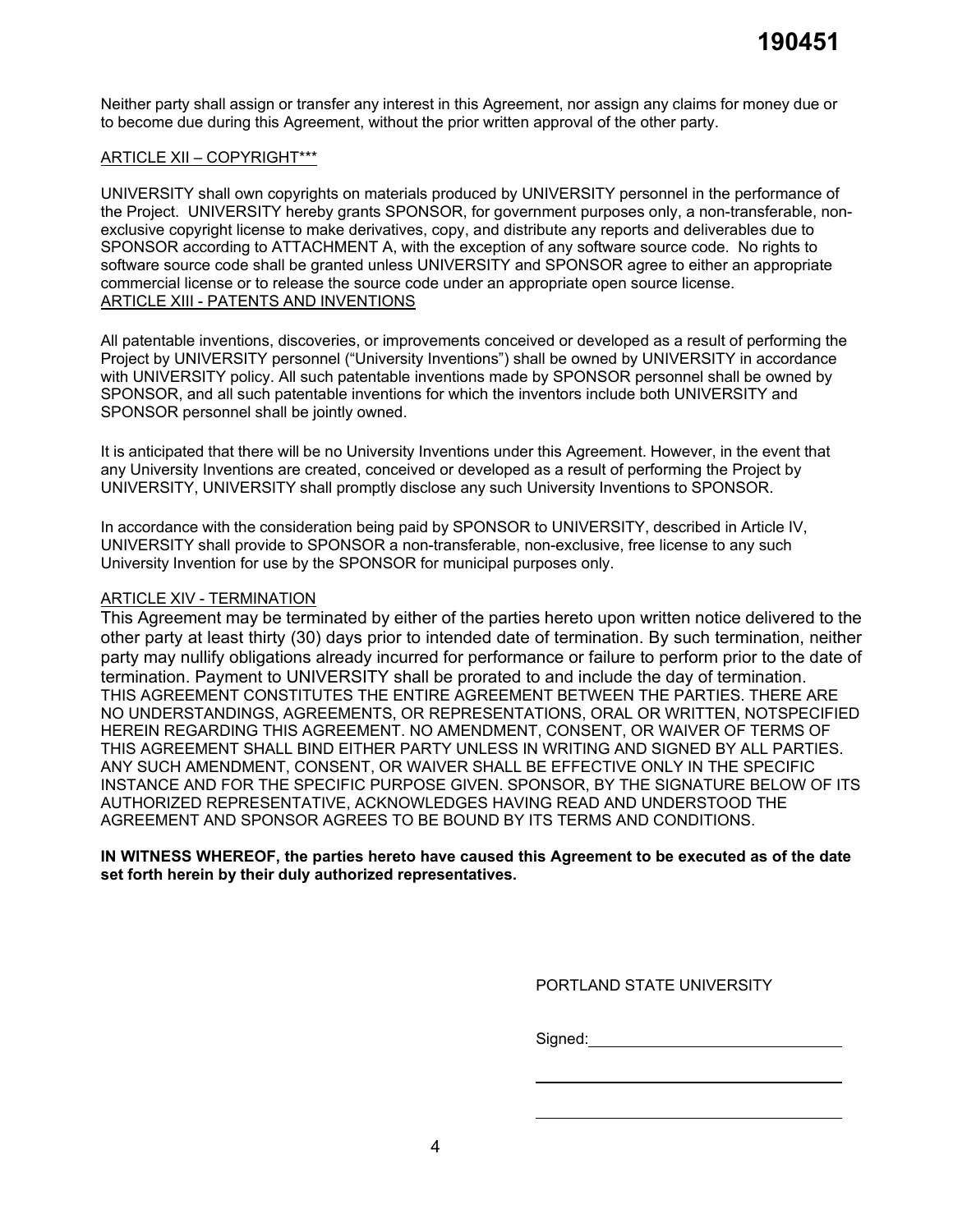| Name: |  |  |  |
|-------|--|--|--|
|       |  |  |  |

Title:

\_

Date:

Signed:

Name: Ted Wheeler

Title: Mayor

CITY OF PORTLAND

Date:

Primary Contact Person: Kathryn Hartinger Phone Number: 503-823-9714

Email: [Kathryn.hartinger@portlandoregon.gov](mailto:Kathryn.hartinger@portlandoregon.gov)

APPROVED AS TO FORM

City Attorney:\_\_\_\_\_\_\_\_\_\_\_\_\_\_\_\_\_\_\_\_\_\_\_\_\_\_\_\_